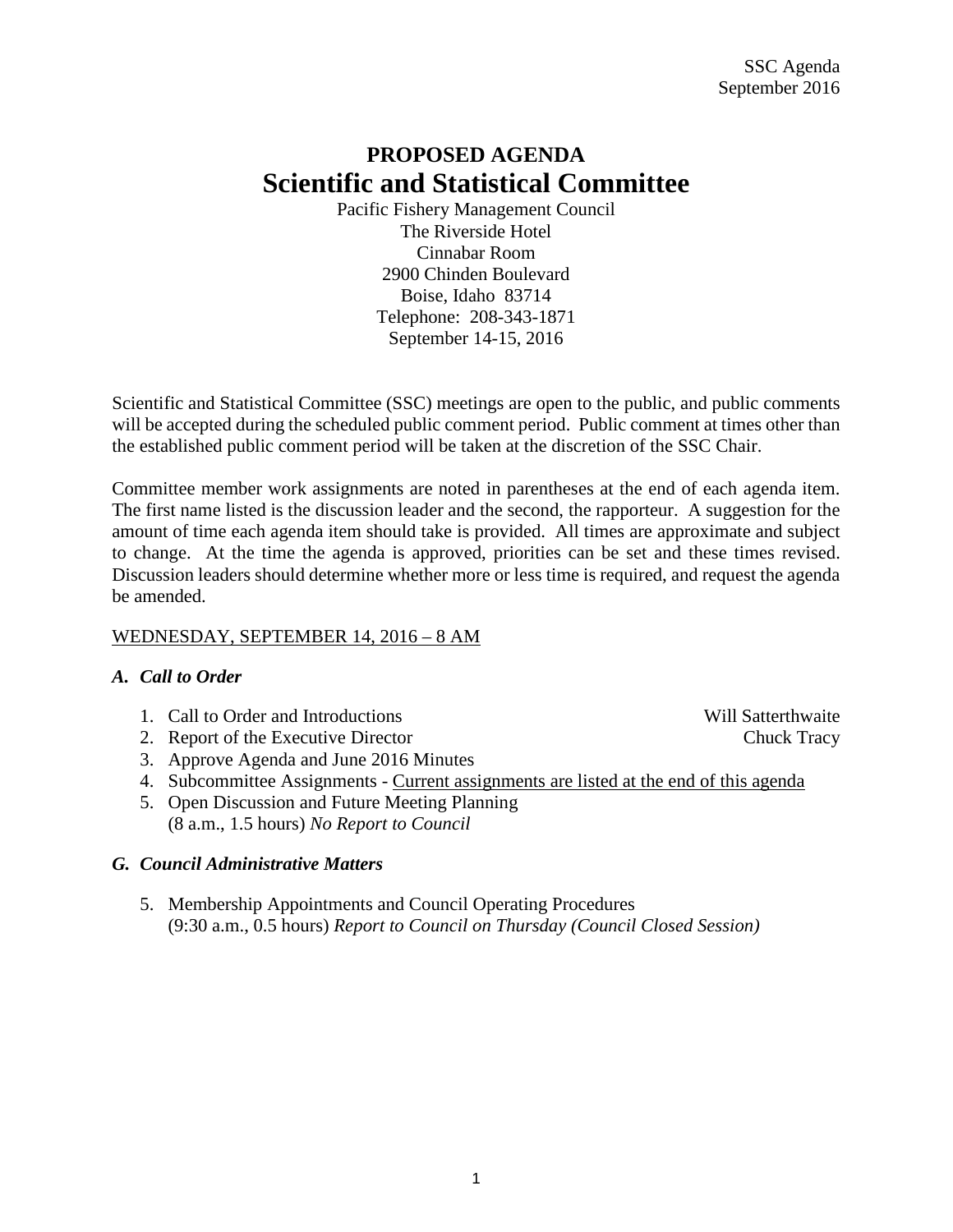## *D. Ecosystem Management*

|    | 1. Fishery Ecosystem Plan Coordinated Ecosystem Indicator Review Initiative         |                      |
|----|-------------------------------------------------------------------------------------|----------------------|
|    | Report and Recommendations of the Ecosystem Subcommittee<br>a.                      | Martin Dorn          |
|    | <b>SSC Discussion and Recommendations</b><br>$h_{-}$                                |                      |
|    | (10 a.m., 1 hour; Holland, Harte) Report to Council on Thursday                     |                      |
|    | 2. Ecosystem-Based Fishery Management Roadmap                                       | <b>Heather Sagar</b> |
|    | $(11:00 a.m., 1 hour; Johnson, Brown)$ <i>Joint Session with the Groundfish</i>     |                      |
|    | Management Team in the Cinnabar Room. Report to Council on Thursday                 |                      |
|    |                                                                                     |                      |
|    | LUNCH $(12-1$ p.m.)                                                                 |                      |
|    | E. Coastal Pelagic Species Management                                               |                      |
| 1. | Minimum Stock Size Thresholds Report                                                | Kevin Hill           |
|    | $(1:00 \text{ p.m.}, 1.5 \text{ hours};$ Berger, Field) Report to Council on Friday |                      |
|    |                                                                                     |                      |
|    | 3. Anchovy Management Update                                                        | Lorna Wargo          |
|    | (2:30 p.m., 1 hour; <b>Brown, Hamel</b> ) Report to Council on Friday               |                      |
|    |                                                                                     |                      |
|    | BREAK (3:30-3:45 p.m.)                                                              |                      |

# PUBLIC COMMENT PERIOD

3:45 p.m. (or immediately following the afternoon break) Public comments, including comments on issues not on the agenda, are accepted at this time.

# *A. SSC Administrative Matters, Continued*

6. Review Statements

# THURSDAY, SEPTEMBER 15, 2016 – 8:00 AM

# *SSC Administrative Matters, Continued*

7. Review Statements (8:00 a.m., 1 hour)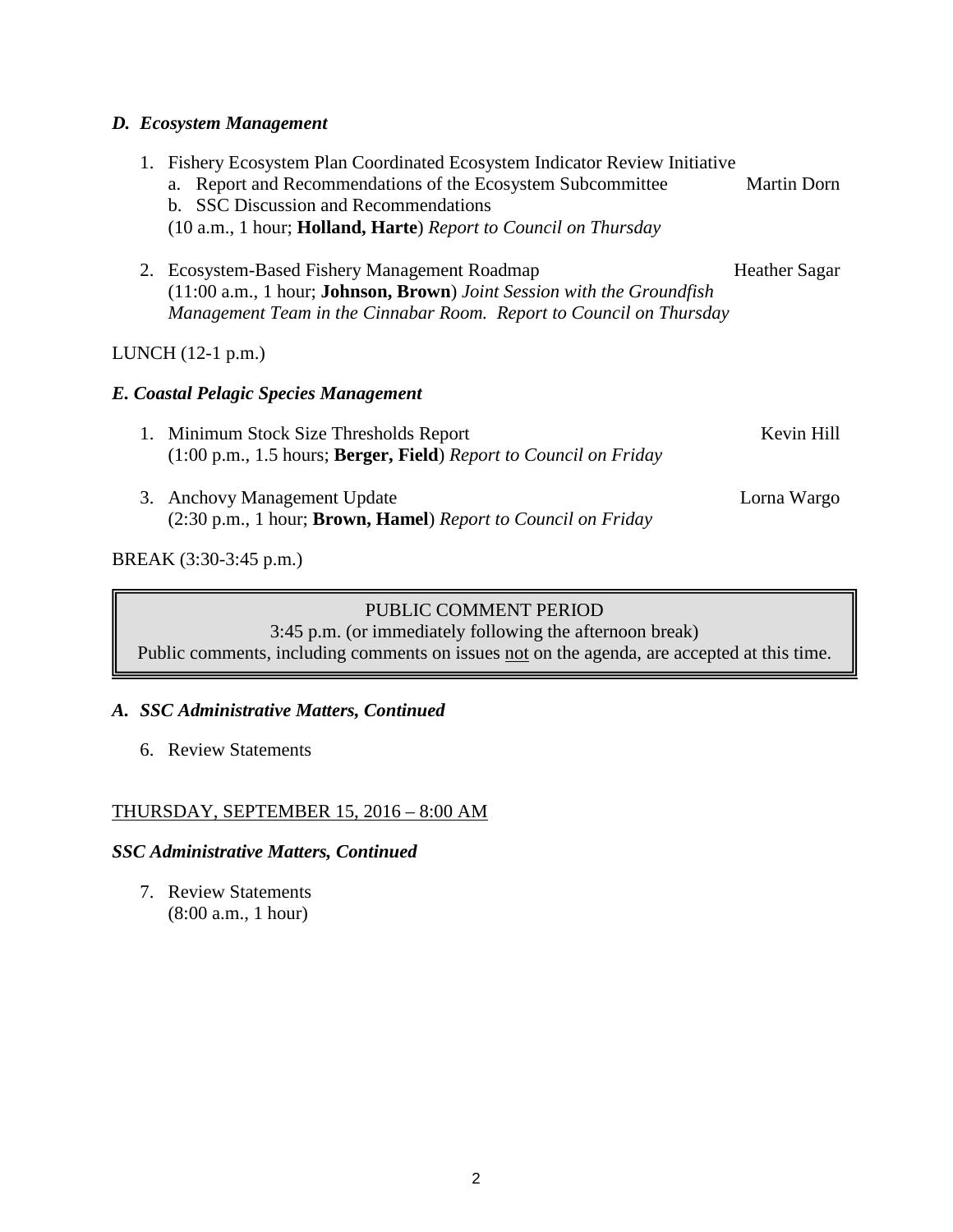#### *H. Salmon Management*

2. Salmon Methodology Review Mike Burner (9:00 a.m., 0.75 hours; **Byrne, Satterthwaite**) *Report to Council on Saturday*

#### *F. Groundfish Management*

2. Methodology Review Preliminary Topic Selection John DeVore (9:45 a.m., 1 hour; **Sampson, Budrick**) *Joint Session with the Groundfish Management Team in the Cinnabar Room. Report to Council on Friday*

#### BREAK (10:45-11:00 a.m.)

8. Mid-biennium Annual Catch Limit Adjustment and Rebuilding Harvest Rate Adjustment Policies John DeVore (11:00 a.m., 1 hour; **Dorn, Piner**) *Report to Council on Sunday*

#### LUNCH (12:00 p.m.-1:00 p.m.)

5. 5-Year Catch Share Program and Intersector Allocation Review Update John DeVore (1:00 p.m., 0.5 hours; **Sampson, Speir**) *Report to Council on Saturday*

#### *SSC Administrative Matters, Continued*

8. Review Statements (1:30 p.m.)

#### ADJOURN

PFMC 08/23/16